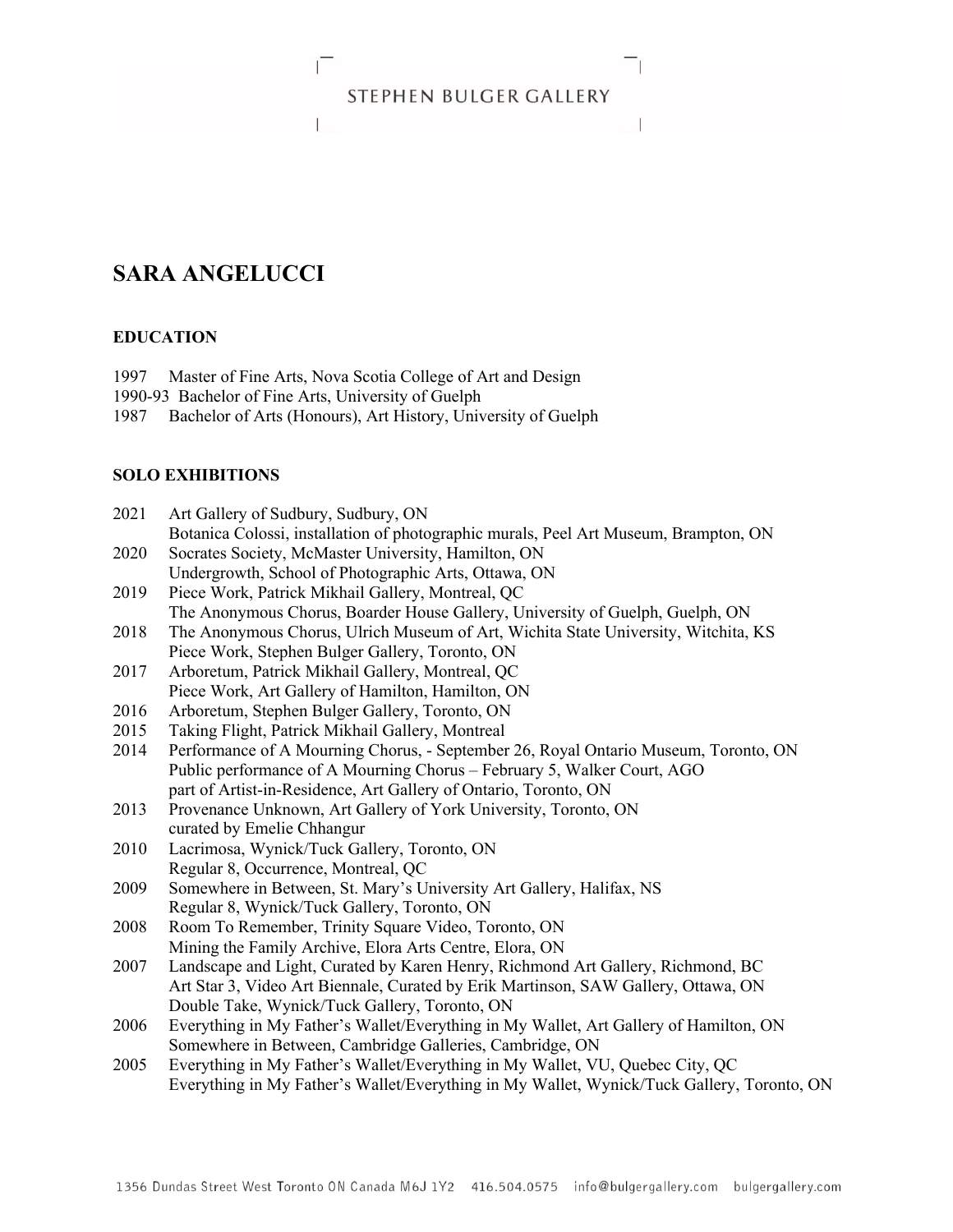- 2004 Mural Project at Harbourfront Gallery, Toronto, ON Selected Works, McClaren Art Centre, Barrie, ON
- 2003 New Photographs, Wynick/Tuck Gallery, Toronto, ON
- 2002 Selected Works, Artcite, Windsor, ON
- 2000 The Perfect Past, Ace Art, Winnipeg, MB
- The Perfect Past, Toronto Photographer's Workshop, Toronto, ON
- 1998 The Perfect Past, Hamilton Artists Inc., Hamilton, ON
- 1997 America il Paradiso, Anna Leonowens Gallery, Halifax, NS
- 1994 Accidental Visions, Macdonald Stewart Art Centre, Guelph, ON

## **SELECTED GROUP EXHIBITIONS**

- 2020 Image Envoyee/Image sent, Canadian Cultural Centre, Paris, France Metamorphosis: Contemporary Canadian Portraits, Glenbow Museum, Calgary, AB University Gallery, Philadelphia, PA
- 2019 "Apparaître-Disparaître", Fondation Grantham pour l'Artet l'environnement, Saint-Edmond-de-Grantham, QC
- 2018 Digital Animalities, Contact Gallery, Toronto, ON Endangered Species: Artists on the Frontline of Biodiversity, Whatcom Museum, Bellingham, WA
- 2017 Bonavista Biennale, Newfoundland, curated by Catherine Beaudette and Pat Gratten Landmade, Curated by Shauna McCabe, Art Gallery of Guelph, Guelph, ON Lianzhou Photo Festival, Lianzhou, Guangdong, China Piece By Piece, Centre culturel canadien Paris, France
- 2015 Beijing Biennale, Mediating Memory, National Museum of China, curated by Yan Zhou and Matthew Brower
- 2014 Memories of the Future, curated by Noa Bronstein and Katherine Dennis, featuring: Robert Hengeveld, Eleanor King, Matt McIntosh for Gibson House,Toronto, ON All Together Now (presentation of The Anonymous Chorus) - Nuit Blanche, curated by Barbara Fischer, Hart House, Toronto, ON June 19, 2014 - Screening of The Anonymous Chorus, DRIFT Art Projects, El Museo Cultural, Santa Fe, NM, USA, curated by Eileen Torpey A Visual Trace, featuring Sara Angelucci, Melissa General, Rachel MacHenry, Gord Peteran, Aubrey Reeves, Greg Staats, curated by Patrick Macaulay, Harbourfront Centre, Toronto, ON 2012-14 Take-out/Da-Bao, curated by Shannon Anderson & Doug Lewis, Varley Gallery,
- Markham, ON, PlugIn ICA—Winnipeg, Surrey Art Gallery, BC
- 2013 We're in the Library, Curated by Mona Filip, Koffler Gallery, Toronto, ON Here and There: Photography and Video Works on Immigration, curated by Gaelle Morel Ryerson Image Centre, Toronto, ON Visions International Festival of Visual Culture, Kiev, Ukraine
- 2012-13 Flowers and Photography, curated by Carla Garnet, Art Gallery of Peterborough, ON McMaster Museum of Art, Hamilton, ON
- 2012 Passages, curated by Christine Boyanoski, Peel Regional Art Gallery, Brampton, ON PHrame, curated by Vaya Sigmas, Recyclart, Brussels, Belgium
- 2011 Front Line, 2011 Pingyao International Photography Festival, Pingyao, China Revolutionizing Cultural Identity, curated by Claude Baillargeon, Canadian Museum of Immigration, Halifax, NS
	- Open Your Eyes, PH Neutro Gallery, Verona, Italy
- 2010 Beyond Likeness, toured by the Portrait Gallery of Canada, Art Gallery of Victoria, BC
- 2009 Home, Land & Security, Render Gallery, Waterloo, ON, curated by Jeff Thomas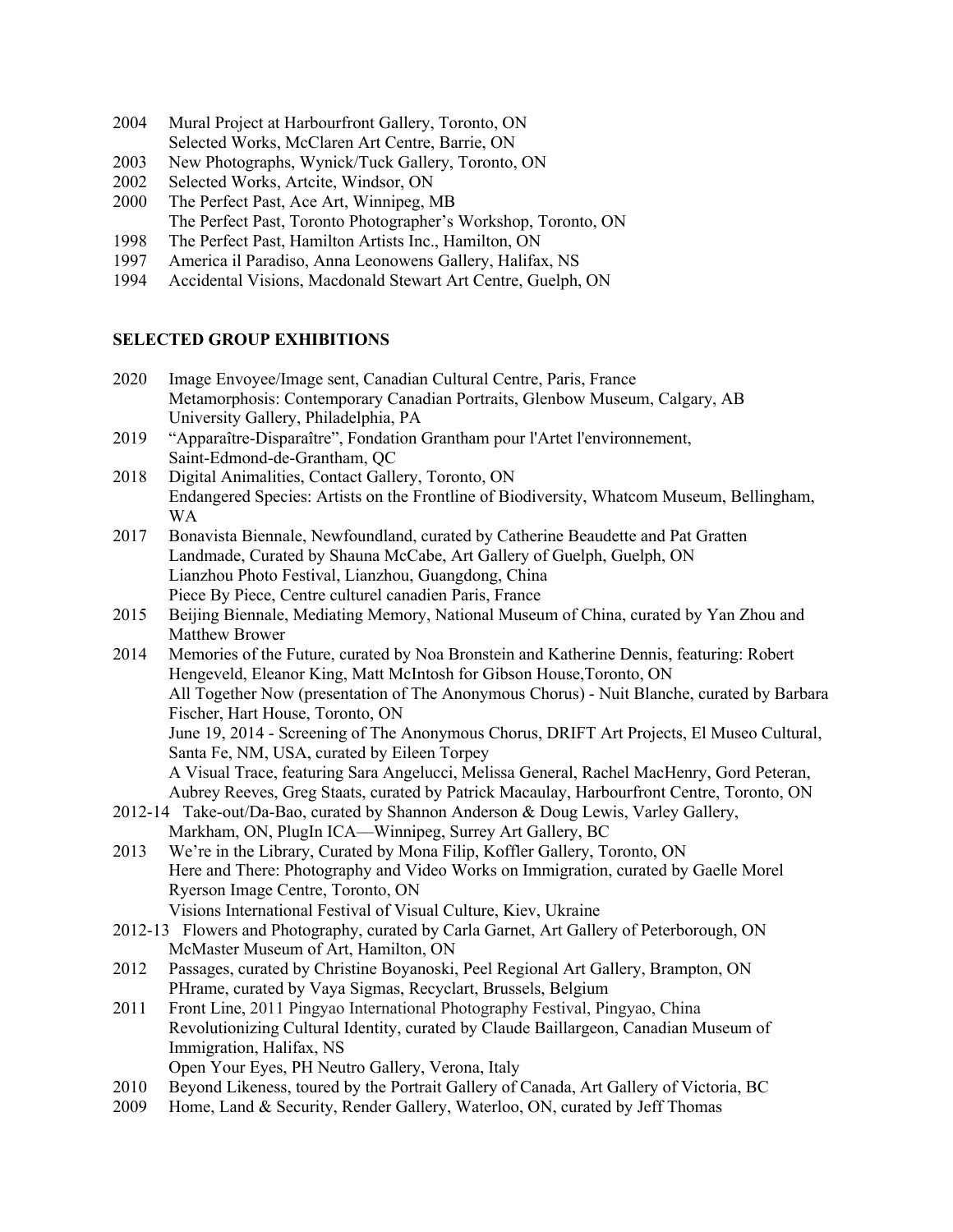- 2008 Revolutionizing Cultural Identity: Photography and the Changing Face of Immigration Curated by Claude Baillargeon, Oakland University Art Gallery, Oakland, Michigan
- 2007 Your Morning is My Night, Harbourfront, Toronto, ON Your Morning is My Night, CCX Gallery, Toronto, ON
- 2006 tween heart and mine, Kingston Artists, Inc., Kingston, ON
- 2004 That Obscure Object of Desire, Cambridge Galleries, Cambridge, ON Light Boxes/Boxes of Light, Wynick/Tuck Gallery, Toronto, ON
- 2003-04 The Found and the Familiar, Gallery TPW, Toronto, Confederation Arts Centre, PEI, Bishop's University,PQ, Gallery Connexion, NB, Art Gallery of Bishop's University, PQ, Mount St. Vincent Gallery, NS
- 2003 Modified 8, Harbourfront Centre, Toronto, ON
- 2002 Snow, Women's Art Resource Centre, Toronto, ON
- 2001 December, Cambridge Galleries, Cambridge, ON Parting Ways, VMAC Gallery, Toronto, ON
- 2000 Times 2, Wynick/Tuck Gallery, Toronto, ON Whispering Cities, Drabinsky Gallery, Toronto, ON
- 1999 In Tribute, Anna Leonowens Gallery, Halifax, NS
- 1998 Work Re: Work, Install Art Collective, Cambridge Galleries, Cambridge, ON Proof 5, Gallery 44, Toronto, ON
- 1997 Aspects de la Relève Québécoise et Canadienne, Plateau Mont-Royal, Montreal, QC
- 1995 Italica, Preston Gallery, Cambridge, ON A Given Time, installation project as part of NICHE installation festival, Guelph, ON

#### **VIDEO AND VIDEO INSTALLATIONS**

- 2013 The Anonymous Chorus
- 2010 Beauty Pageant News, commissioned by SAW Video, Ottawa, ON
- 2008 Room To Remember, produced as part of a residency at Trinity Square Video, Toronto, ON
- 2007 When The Cricket Sings, 8.5 minutes, shot during a residency in Shanghai, China Double Take, 5 minutes
- 2003 Seeking Grace, 3 minute video, Commissioned by V tape, through the Canada Council in memory of Collin Campbell

SNOW, 5 minutes, produced at Break Production Studios, Winnipeg, MB

- 2000 In A Hundred, 4 minutes, produced at Break Production Studios, Winnipeg, MB
- 1997 America il Paradiso, 12 minutes, produced at The Center for Art Tapes, Halifax, NS Evidence of Her Disappearance, video installation with photographs on duratrans
- 1996 Questions She'll Never Answer, video installation with back lit photographs on duraflex

#### **SCREENINGS AND VIDEO INSTALLATION**

Cirkut/ Canadettes

| Feb 2021 | Welcome to the Memory Palace, Pleasure Dome, Toronto, ON |
|----------|----------------------------------------------------------|
| Nov 2019 | Kasselerdokfest, Kassel, Germany                         |

Beauty Pageant News

| Mayfair Theatre, Ottawa, ON<br>Jun 24 2010 |
|--------------------------------------------|
|--------------------------------------------|

- Sept 15 2010 Library & Archives Canada Theatre, ON, Part of Festival X photography festival, Ottawa, ON
- Oct 2010 Open Video Conference, New York, NY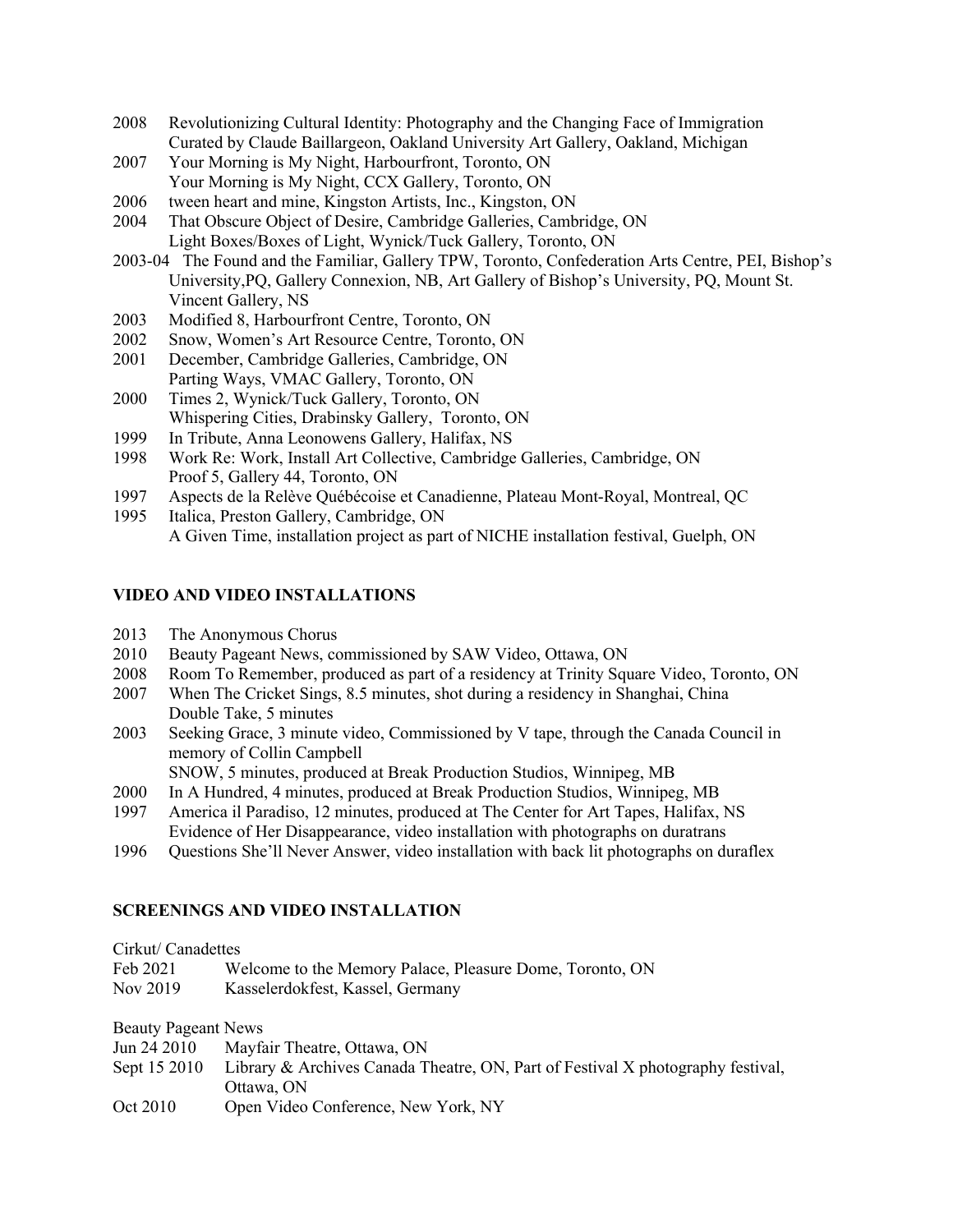- Mar 26, 2011 FIFA: International Festival of Films on Art, Montreal, PO
- Apr 19, 2011 FACT Video Festival, Liverpool, England
- Sept 21, 2011 Winnipeg Film Group, Winnipeg, MB
- Sept 23, 2011 MediaNet/Deluge Gallery, Victoria, BC
- Oct 5, 2011 No.w.here Gallery, London, UK
- Oct 13, 2011 Metro Cinema, Edmonton, AB
- Oct 14, 2011 EMMedia & Production Society, Calgary, AB
- Nov 17, 2011 Visual Studies Workshop, Rochester, NY
- Apr 2012 Halifax, NS
- Feb 18, 2012 Cambridge Galleries, Cambridge, ON
- Mar 15, 2012 Zeitgeist Multi-disciplinary Arts Centre, New Orleans Louisiana
- Mar 17, 2012 Eyedrum Arts Centre, Atlanta Georgia
- Dec 5, 2012 Ryerson Art Gallery, Toronto, ON

Room To Remember

2008 Trinity Square Video, Toronto, ON

#### Double Take

- 2008 Elora Arts Centre, Elora, ON
- 2007 Art Star 3 Biennale, SAW Gallery, Ottawa, ON Wynick/Tuck Gallery, CONTACT Photo Festival, Toronto, ON flEXiff Experimental International Film Festival, Sydney, Australia

When the Cricket Sings

- 2010 Ed Video, Guelph, ON
- 2008 Doxa, Experimental Film & Video Festival, Vancouver, BC
- 2007 Art Star 3 Biennale, SAW Gallery, Ottawa, ON Richmond Art Gallery, Richmond, BC

America il Paradiso

- 2007 Art Star 3 Biennale, SAW Gallery, Ottawa, ON
- 2001 rePlace, Art System, curated by Dana Claxton, Toronto, ON
- 1999 Taste of Landscapes, curated by Nina Czegledy, Cultural Centre of Novi Sad, Yugoslavia Convergences/Divergences, curated by Jim McSwain, Halifax Antimatter Film & Video Festival, Victoria, BC Photophobia Film Festival, Hamilton, ON Short!, Ed Video, Guelph, ON
- 1998 Personal Stories, Gallery 44, Toronto, ON
- 1997 Atlantic Film Festival, Halifax, NS Anna Leonowens Gallery, Halifax, NS

#### In A Hundred

- 2007 Art Star 3 Biennale, SAW Gallery, Ottawa, ON
- 2005 Available Light, curated by Carol Breton, Ottawa, ON
- 2003 Photophobia, Film & Video Festival, Hamilton, ON
- 2002 Art Centre, Kelowna, BC
- 2001 Videotage Film & Video Festival, Hong Kong, China SuperNew, curated by Kelly Langaard, Calgary, AB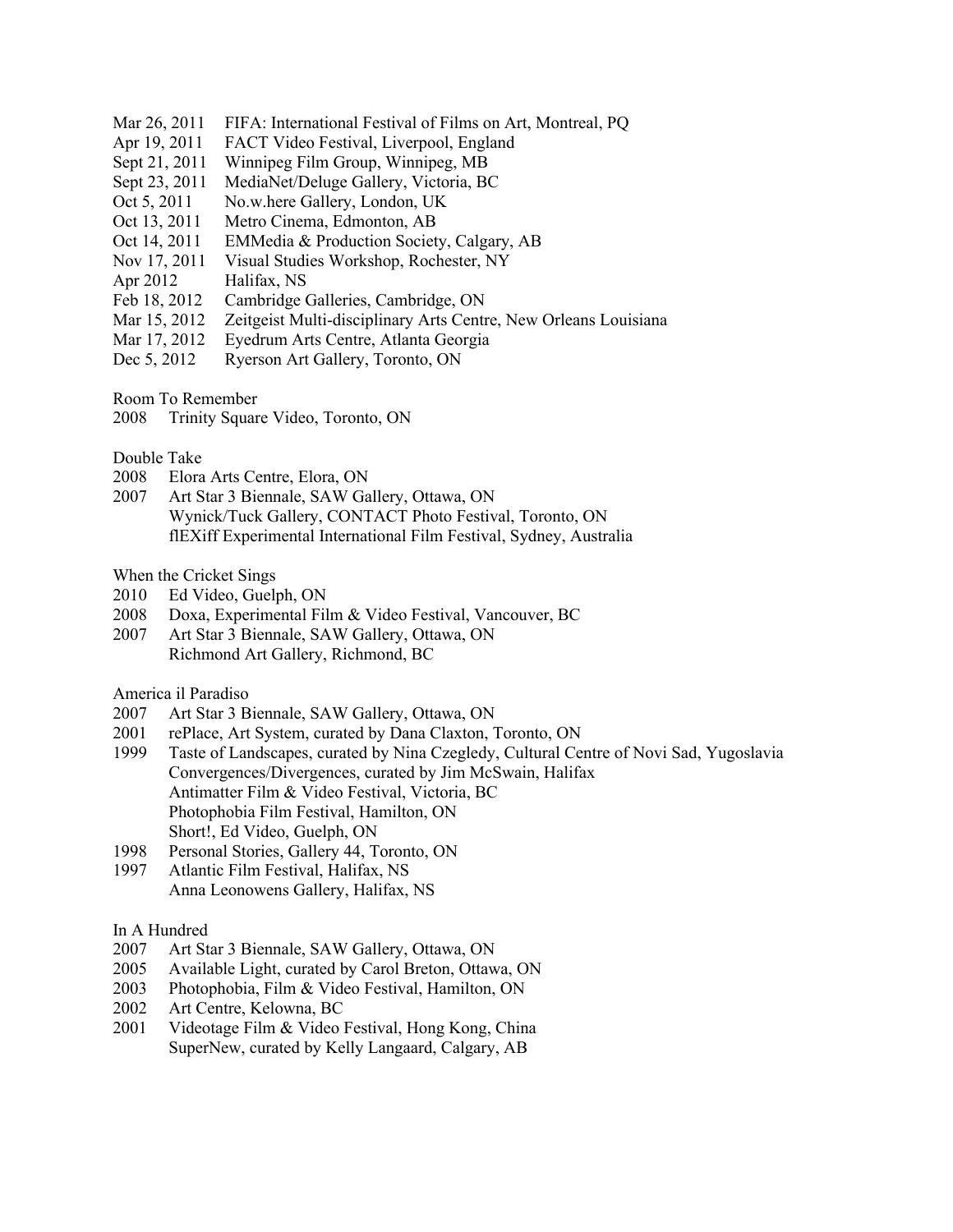#### SNOW

- 2021 Mining (And Manipulating) The Home Movie, Toronto, ON
- 2007 Art Star 3 Biennale, SAW Gallery, Ottawa, ON
- 2005 Available Light, curated by Carol Breton, Ottawa, ON Out of Body, curated by Aileen McBride, Alley Jaunt, Toronto, ON
- 2002 Women's Art Resource Centre, Toronto, ON December, Cambridge Galleries, Cambridge, ON
- 2001 Weathervane, Ace Art, Winnipeg, MA

Evidence of Her Disappearance

1997 Aspects de la Relève Québécoise et Canadienne, Plateau Mont-Royal, Montreal, QC

Questions She'll Never Answer

- 2008 Mining the Family Archive, Elora Arts Centre, Elora, ON
- 2006 Somewhere in Between, Cambridge Art Galleries, Cambridge, ON
- 2002 Art in the Dark, Toronto International Art Fair, Toronto, ON Flow, Images Film & Video Festival, Wynick/Tuck Gallery
- 1996 Anna Leonowens Gallery, Halifax, NS

#### **SELECTED COLLECTIONS**

Art Gallery of Ontario, Toronto, ON Art Gallery of York University, Toronto, ON Doris McCarthy Gallery, Scarborough, ON National Portrait Gallery, Ottawa, ON Museum of Civilization, Ottawa, ON McMaster Museum of Art, Hamilton, ON Art Gallery of Hamilton, Hamilton, ON St. Michael's College, Donovan Collection, University of Toronto, ON Art Gallery of Peel, Brampton, ON Macdonald Stewart Art Centre, Guelph, ON University of Toronto Library, ON Ryerson Image Centre, Toronto, ON Seneca College Collection, Toronto, ON Oakville Hospital, Oakville, ON Private Collections in Canada & USA

#### **ARTIST RESIDENCES**

Nov. 2013 – Jan. 2014 – Art Gallery of Ontario, Toronto, ON 2006 – Biz Art, Shanghai, China 2003 – Banff Centre, self-directed residency 2001 – Nova Scotia College of Art & Design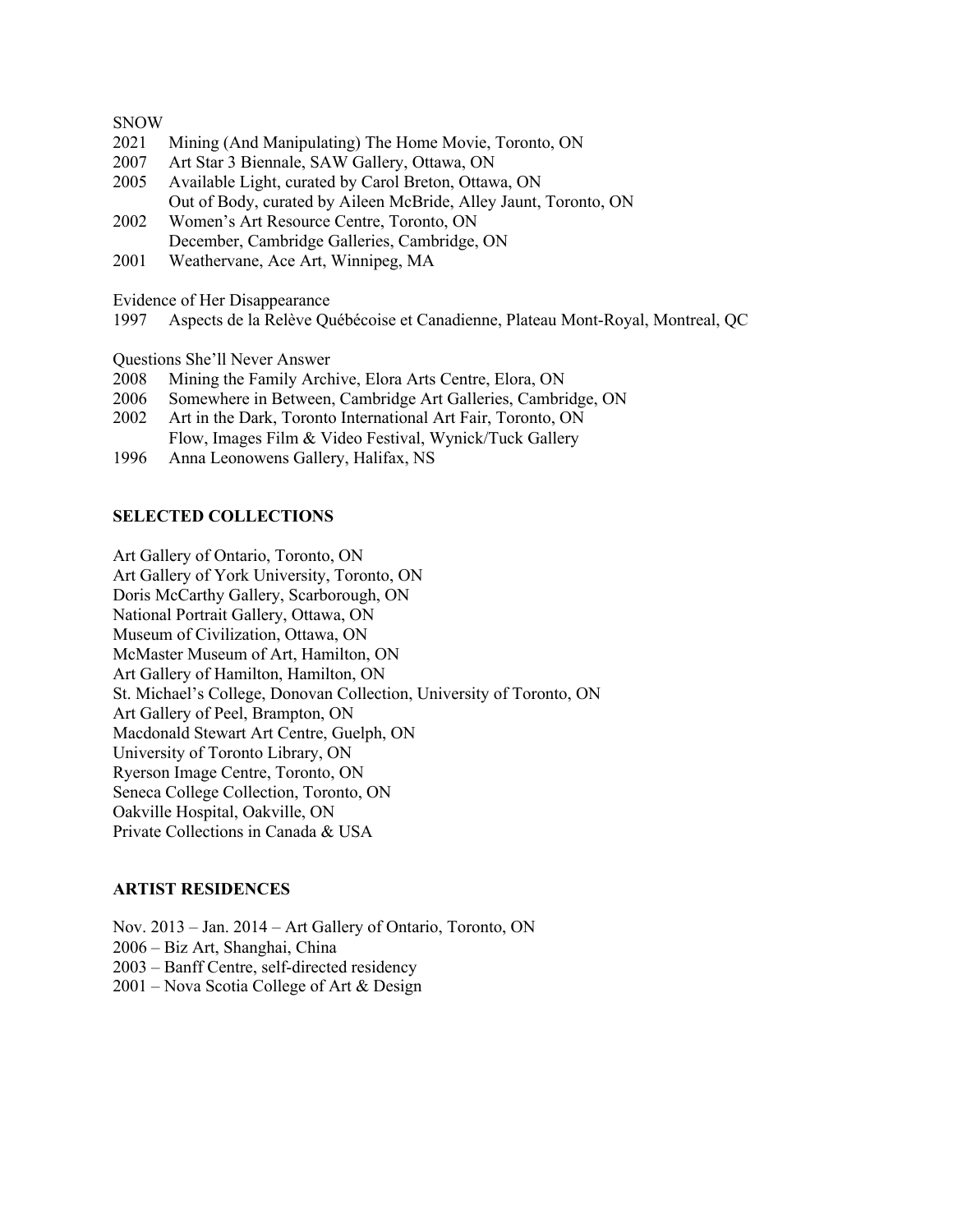#### **AWARDS AND COMMISSIONS**

- 2021 Ontario Arts Council, Exhibition Assistance Grant
- 2020 Canada Council for the Arts, Research Creation Grant
- 2019 Toronto Arts Council, Visual Artist Project Grant
- 2018 Canada Council Grant, Travel Grant
- 2017 Toronto Arts Council, Visual Arts Grant Ontario Arts Council, Visual Arts Grant
- 2016 Canada Council for the Arts, Visual Arts, Project Grant Chalmers Fellowship, Ontario Arts Council Ontario Arts Council, Exhibition Assistance
- 2015 Toronto Arts Council, Visual Arts Grant Canada Council, Travel Grant
- 2014 Ontario Association of Art Galleries, Exhibition Design and Installation Award
- 2012 Ontario Arts Council, Mid Career, Visual Arts Grant
- 2010 Canada Council for the Arts, Research Grant Ontario Arts Council, Exhibition Assistance
- 2008 Ontario Arts Council, Mid Career, Visual Arts Grant Toronto Arts Council, Mid Career, Visual Arts Grant Ontario Arts Council, Exhibition Assistance
- 2007 Canada Council for the Arts, Artist Production Grant
- 2006 Canada Council for the Arts, Travel Grant Toronto Arts Council, Mid Career, Visual Arts Grant Ontario Arts Council, Mid Career, Visual Arts Grant Ontario Arts Council, Exhibition Assistance
- 2005 Toronto Arts Council, Mid Career, Visual Arts Grant
- 2004 Ontario Arts Council, Mid Career, Visual Arts Grant, Exhibition Assistance
- 2003 Video Commission, V Tape, A Project in Honour of Colin Campbell
- 2002 Ontario Arts Council, Exhibition Assistance Ontario Arts Council, Mid Career, Visual Arts Grant
- 2001 Toronto Arts Council, Visual Arts Grant
- 2000 Ontario Arts Council, Exhibition Assistance Canada Council, Emerging Artist Ontario Arts Council, Emerging Artist
- 1999 Ontario Arts Council, Emerging Artist
- 1998 Canada Council, Emerging Artist Ontario Arts Council, First Film and Video Ontario Arts Council, Emerging Artist Ontario Arts Council, Exhibition Assistance
- 1997 Nova Scotia Arts Council, Travel Grant
- 1996 Nova Scotia College of Art & Design, Joseph Beuys Memorial Scholarship
- 1994 Ontario Arts Council, Interdisciplinary Grant Ontario Arts Council, Visual Arts Grant Ontario Arts Council, Exhibition Assistance Grant
- 1993 Macdonald Stewart Art Centre, Annual Juried Exhibition Wellington County Museum, Annual Juried Exhibition Award
- 1992 Macdonald Stewart Art Centre, Annual Juried Exhibition Award
- 1985 University of Guelph, Alma-mater in course scholarship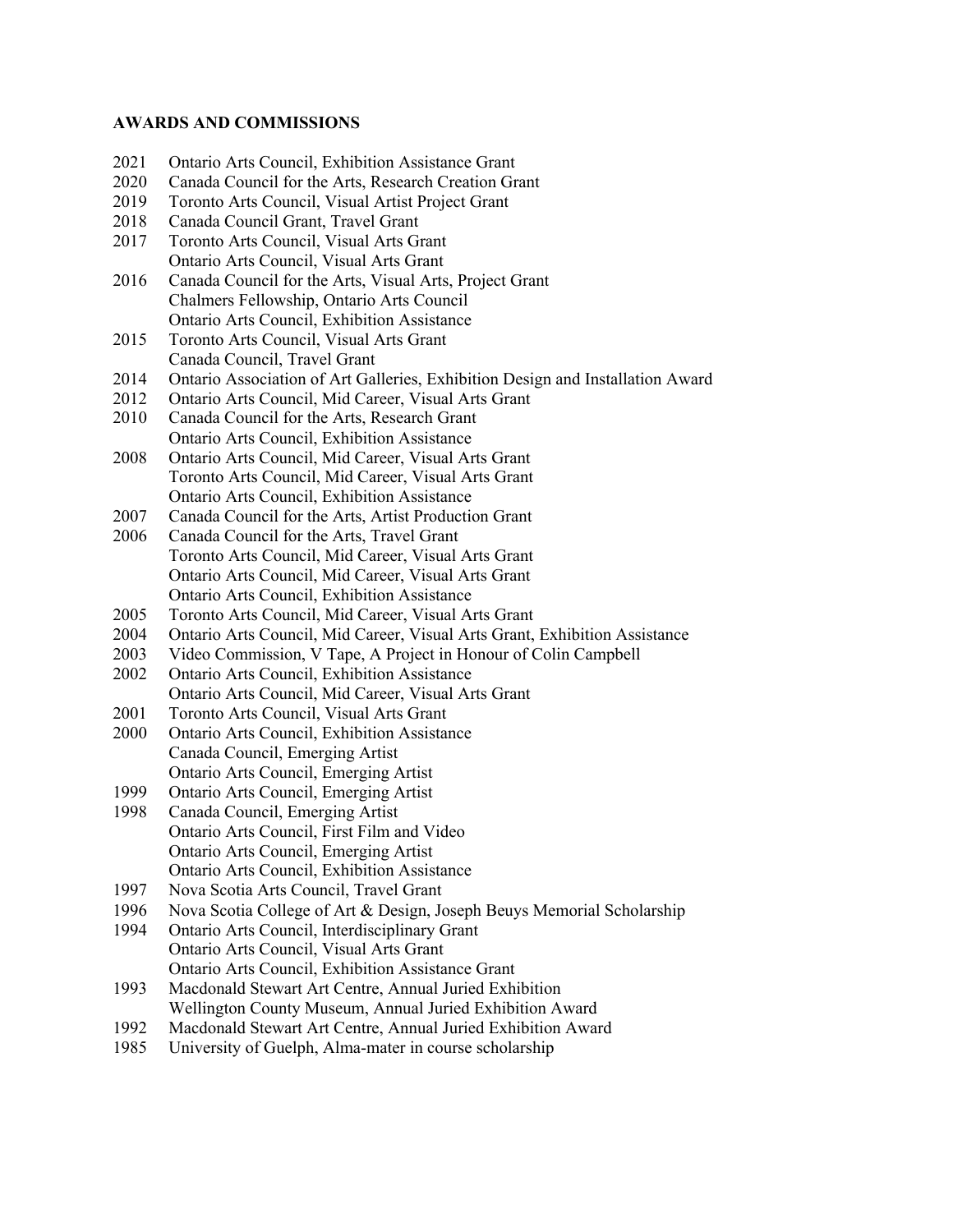## **SELECTED BIBLIOGRAPHY (Books, Exhibition Catalogues, Periodicals)**

| 2021 | Digital Animalities, edited by Matthew Brower, 2021                                        |
|------|--------------------------------------------------------------------------------------------|
|      | Dark Mountain, Issue #19, Requiem, Spring 2021                                             |
| 2020 | FORME d'art contemporain, Paris, France                                                    |
|      | Arboretum, Antennae: Issue #51, Summer 2020                                                |
| 2019 | Coppley Patterns, featured in spring issue of Prefix Photo                                 |
| 2017 | Paris Photo Catalogue - special selection by Karl Lagerfeld, published by Steidl           |
|      | AGO Artist-in-Residence Catalogue, the first five years                                    |
| 2015 | Provenance Unknown, published by The Art Gallery of York University, Toronto, ON           |
|      | Curated by Emelie Chhangur, essays by Claude Baillargeon, E.C. Woodley                     |
| 2014 | We're in the Library, brochure, essay by curator Mona Filip, Koffler Gallery, Toronto, ON  |
| 2013 | Flowers and Photography, Art Gallery of Peterborough, McMaster Museum of Art               |
|      | Provenance Unknown, primary exhibition in Scotiabank CONTACT Photography Festival Guide,   |
|      | essay by Emelie Chhangur                                                                   |
| 2012 | Christine Boyanoski, curatorial essay for Passages, Art Gallery of Peel, Brampton, ON      |
|      | DaBao/Take Out, Shannon Anderson and Doug Lewis, Varley Art Gallery                        |
| 2011 | Ho Tam, Frontline: Interviews with International Contemporary Photo Artists, Xiandai Press |
|      | (Modern Press), Beijing, China                                                             |
|      | Public Domain, Ottawa: SAW Video                                                           |
|      | Shannon Anderson, Lacrimosa, in Eyemazing Photography Magazine, Amsterdam, Netherlands     |
|      | Fall Issue                                                                                 |
| 2008 | Katy McCormick, Scene as Space across Time: Presence, Passage and Transition,              |
|      | Blackflash Magazine, Vol. 25.3, 2008                                                       |
|      | Claude Baillargeon, Revolutionizing Cultural Identity, Oakland University Art Gallery      |
| 2007 | Erik Martinson, Everything in Your Life, Everything in Mine, SAW Gallery, Ottawa, ON       |
|      | Karen Henry, Landscape and Light, Richmond Art Gallery, Richmond, BC                       |
|      | Katy McCormick, Double Take, Contact Photo Festival Guide, Toronto, ON                     |
| 2006 | Ivan Jurakic, Shirley Madill, Somewhere In Between, Cambridge Galleries, Cambridge, ON     |
| 2005 | Katy McCormick, Gallery Vu, Quebec City, QC                                                |
| 2004 | Colin Wiginton, Art City, MacLaren Art Centre, Barrie, ON                                  |
| 2001 | Lisa Gabrielle Mark, Paper Wait, Ace Art, Winnipeg, MB                                     |
| 2000 | Lisa Gabrielle Mark, The Perfect Past, Toronto Photographers Workshop, Toronto, ON         |
| 1999 | Gordon Hatt, Work Re: Work, The Install Art Collective, Cambridge, ON                      |
|      | Jim McSwain, Convergence/Divergence, Atlantic FilmMakers Co-operative, Halifax, NS         |
| 1995 | John Massier & Gordon Hatt, The Install Art Collective, Guelph, ON                         |
| 1001 | $\mathbf{N}$ $\mathbf{L}$                                                                  |

1994 Nancy Campbell, *Accidental Visions*, The Macdonald Stewart Art Centre, Guelph, ON

# **REVIEWS**

- 2018 Globe and Mail, June 7, 2018 Article on Piece Work, Rachhel Wine Museologists, La carte blanche et le programme d'artiste en residence dans les collections museales, by Genevieve Chevalier, vol. 9, no. 2, 2018, pp. 69-89 PhotoNews, Hamburg, Germany Feb. 2018 Issue, pp. 20-21
- 2017 Feature/front page Black Flash Magazine, Issue 34.3, by Laurence Butet-Roch Antennae Journal, Fall issue, feature article on Aviary, interview with Dr. Matthew Brower *Lives Connected by Threads,* Hamilton Spectator, Graham Rockingham, March 9, 2017
- 2016 Amy Mercer, *A Feathered Afterlife,* Burnaway, Nov. 25, 2016 *Bird People of the Aviary,* ELQ Magazine, Vol. 40, Issue 2, pp. 78-89 Jane Hutchinson, review of *Provenance Unknown,* Leonardo, Vol. 49, No. 2, pp. 181-183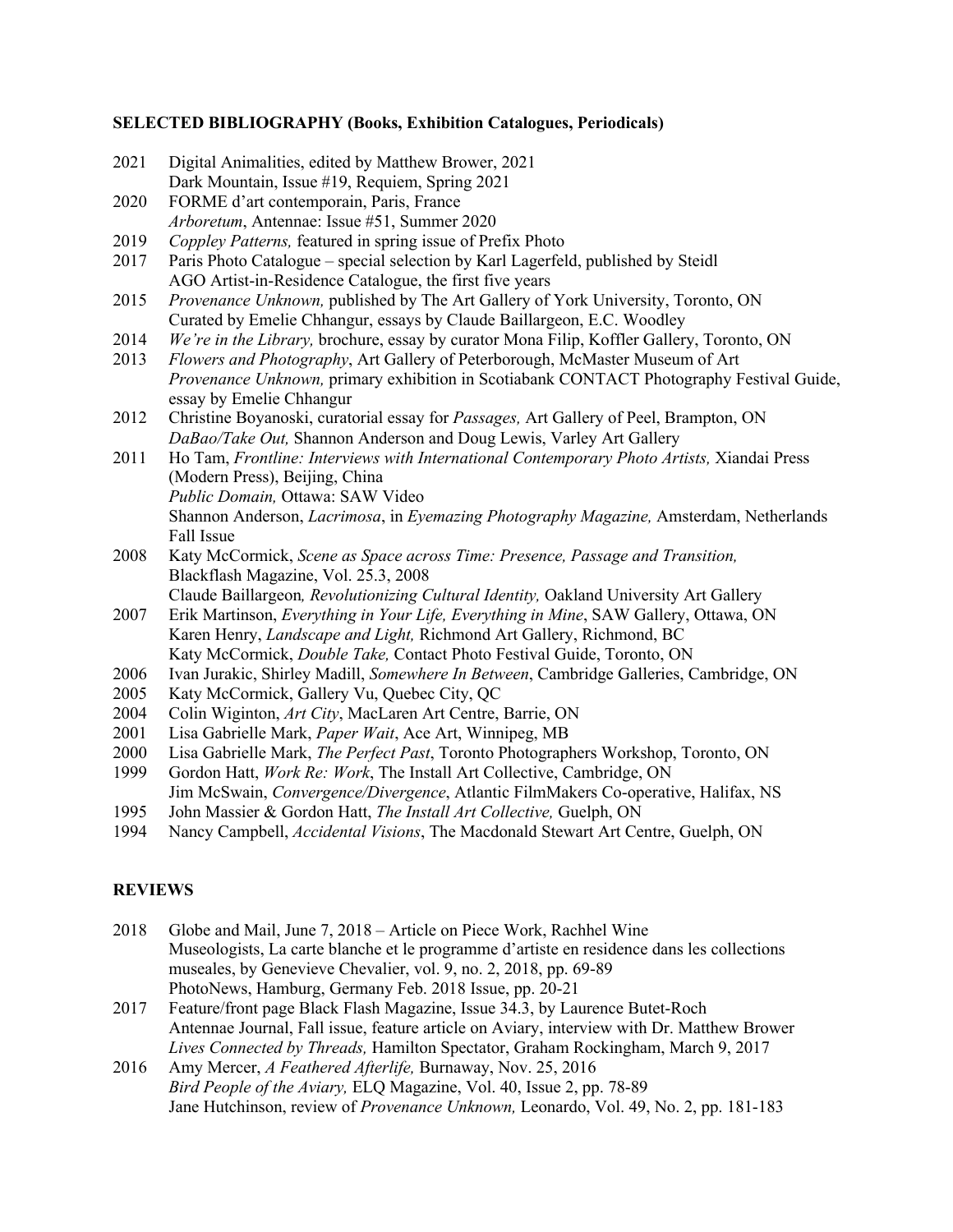- 2015 Linda Nowlan, *Extinction Art,* Alternatives Journal,Vol. 41, No. 5, Dec. 2015 Magdalena Vasko, "Exhibition Review: A Mourning Chorus", *The Senses & Society,* Vol. 10, Issue 1, pp. 107 – 110, 2015
- 2013 Fran Schechter, "Library Love", *NOW Magazine,* Dec. 19-26, Vol. 33, No. 16 Elana Sadinsky, *Archivaria,* The Journal of the Association of Canadian Archivists, Fall 2013, pp. 161-166 *Exhibit reminiscent of grade-school days*, by Murray Whyte, Toronto Star, Nov. 18, 2013, E1-2 Shannon Anderson, *Carousel Magazine,* Dec. 2013 Jennifer Rudder, *C-Magazine*, Autumn 2013, p.48, 50 Sarah Milroy, *In Fine Feather,* Saturday, April 13, 2013, R11 Fran Schaecther, NOW Magazine, Thursday, May 23, 2013
- 2010 Sean Finn, *Crossing Paths*, Visual Arts News, Spring 2010 Issue, p. 2-4
- 2009 Sean Finn, *Family Ties,* The Coast, Nov. 5-11, 2009, p. 50 Kristen den Hartog, C Magazine, Fall 2009, p. 50
- 2008 Joanne Shuttleworth, Guelph Mercury, April 11, 2008, Section B1 Francis Baker, Elora-Fergus News Express, January 16, 2008, p. 5
- 2006 Robert Reid, Kitchener/Waterloo Record, April 15, 2006, Section E
- 2004 Susan Douglas, Canadian Art Magazine, Fall 2004, p.161-162 Michel Hellmann, Le Devoir, February 14, 2004, p. E6 (review of *The Found& the Familiar)*
- 2003 Peter Goddard, Toronto Star, April 19, 2003, p. H9 Melissa Levin, LOLA, Winter 2002/2003, p. 73
- 2002 Mayville, Nikki *The Perfect Past*, XX Magazine, p.9
- 2000 Mackay, Gillian. *Sara Angelucci*, Canadian Art Magazine, p.15 Hackett, Sophie. *Sara Angelucci*, Lola#6, p. 53, 91 Mackay, Gillian. *Gallery Goings*: *Sara Angelucci*, The Globe and Mail, 08/04/00
- 1998 Al-Solaylee, Kamal. *Pictures at 11: Proof 5 monitors new directions in Canadian photography*, Eye Weekly (18/06/98) Challen, Paul. *Memory, Technique and Focus*, Id Magazine
- 1997 *September le Mois de la Photo*, Le Plateau Couelle, Jennifer, *Me, my Grandmother, the Object and the Others*, CV Photo, pp 5-9 Stephane Aquin, Jeunesse *d'aujordi'hui*, Voir
- 1995 *Niche: Public Installations, Interventions and Performances*, Espace Magazine, pp. 21-24
- 1994 MacDonald, Max*, Of Accidents and Deliberation*, id magazine, p.29 Hill, Valerie, For Art's Sake, The Guelph Mercury, p. B7 Lachowsky, Tara, *Of History and Memory*, The Ontarion, p.7
- 1993 Gordon, Mike, *Trying to make art accessible*, Guelph Tribune, p.12
- 1992 Johnson, Bill, *Art through women's eye*s, Guelph Mercury, p.D1

# **ON-LINE ARTICLES/REVIEWS**

October 3, 2018 Musee Magazine, "Women Crush Wednesday" featuring Aviary, feature interview.

June 2018 Feature Story on Piece Work on Widewalls

May 2018 Feature Story on Arboretum on Lens Culture

May 13, 2018 Feature Documentary "My Mother's Threads" CBC The Sunday Edition, by Alisa Siegel

May 30, 2017 Globe and Mail, The Fabric of a City, by Nathalie Atkinson

- March 31, 2017 CBC Hamilton, Hamilton art exhibit weaves the immigrant stories behind the sewing of men's suits, by Kelly Bennett
- October 2017, Interview with Craig D'Arville, FFotoImage
- November 25, 2016 Burnaway, A feathered Afterlife: Sara Angelucci at the Halsey in Charleston, by Amy Mercer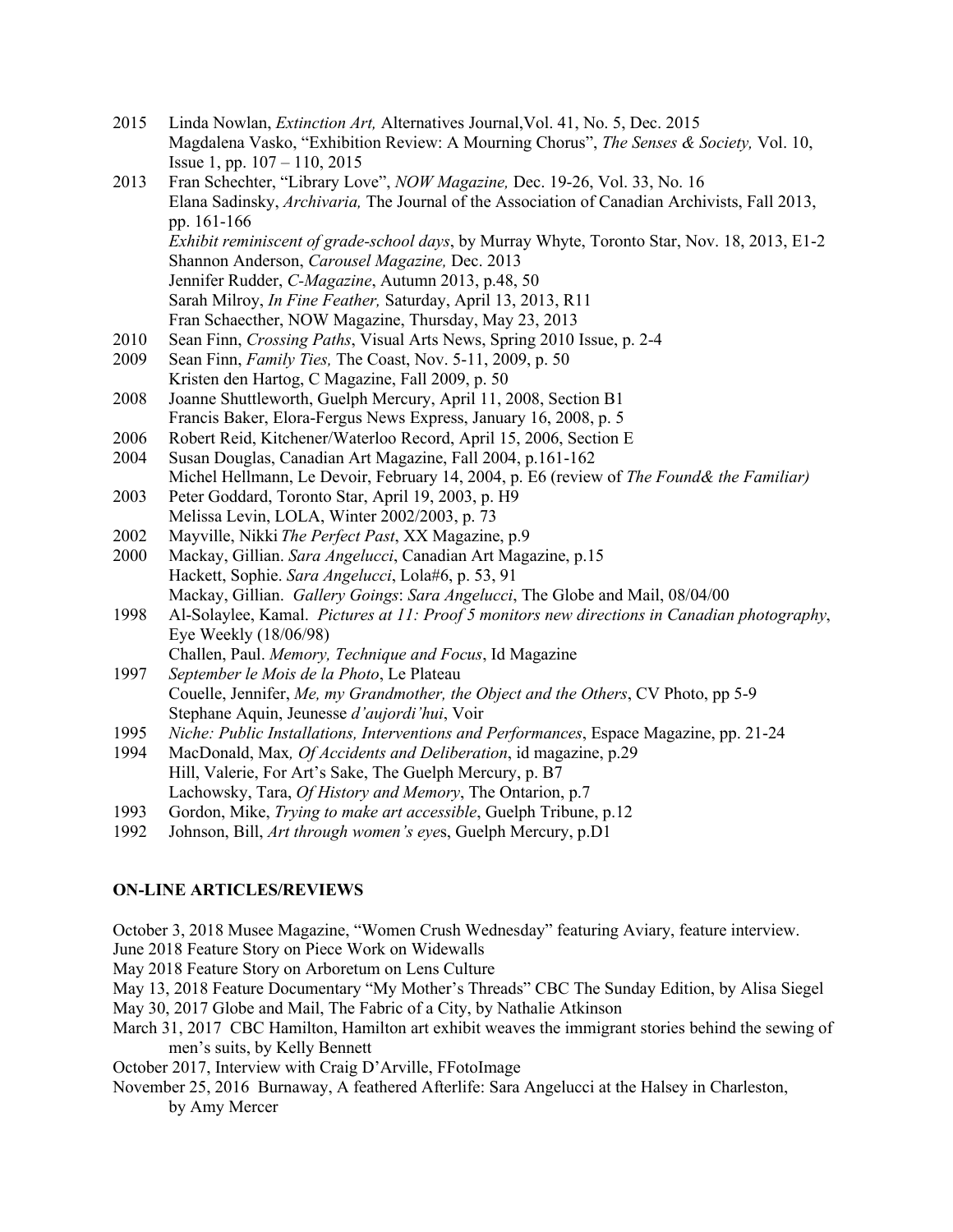- Spring 2015 Hamilton Arts & Letters Magazine, Aviary portfolio
- July 2014 Featured Artist on Ithaca Literary Review
- July 19, 2014 CBC Artist of the Week, George Stroomboulopoulos
- June 9, 2014 The Design Observer, article by John Foster
- Spring 2014 Wondereur Magazine by Doreen Wang
- Spring 2014 Magenta Magazine on-line, Aviary portfolio feature
- March 29, 2014 LensScratch, by Aline Smithson
- Winter, 2014 Musée Magazine No. 8, Vol. 1, 2014
- November 17, 2013, Slate, The Photo Blog, by David Rosenberg
- Nov. 2, 2013 Canadian Art Magazine on-line, Review: (Da bao) (Takeout): Good to Go, by Mariam Nader
- Nov. 17, 2013 AGYU, review of Provenance Unknown by Natasha Chaykowski

#### **PROFESSIONAL DEVELOPMENT AND EXPERIENCE**

- 2021 Artist talk, CONTACT Photography Festival, Peel Art Museum and Archives, Brampton, ON Panel Discussion, Mining (And Manipulating) The Home Movie, Canadian Images in Conversation Collective, Peterborough, ON
- 2017 Mentorship to artist for Varley Gallery, Markham, ON Artist talk/presentation, *Piece Work,* Art Gallery of Hamilton, ON Artist gallery tour *Piece Work,* Art Gallery of Hamilton, ON
- 2016 Artist talk, Halsey Institute of Contemporary Art, Charleston, SC
- 2015 Presentation in *Extinction Dialogues,* Royal Ontario Museum, ON
- 2014 Panel discussion "A bird's eye view on Art & Extinction", Jackman Hall, Art Gallery of Ontario Panel discussion with Marla Hlady & Spring Hurlbut, Jackman Hall, Art Gallery of Ontario
- 2012 Panel discussion with author Kristen denHartog at Peel Regional Museum, Brampton, ON
- 2008-2015 Instructor, Photography, School of Image Arts, Ryerson University, Toronto, ON
- 2012-2015 Coordinator Student Gallery, Ryerson University, Toronto, ON
- 2015 Coordinator Visiting Artist Program, Ryerson University, Toronto, ON
- 2002-2008 Instructor, Photography, Ontario College of Art & Design, Toronto, ON
- 2012 Visiting artist, University of Waterloo, ON Visiting artist, Mount Allison University, New Brunswick
- 2010 Panelist at the SPE Conference, Philadelphia, *Facing Diversity, Leveling the Playing Fields in the Photographic Arts*
- 2008 UAAC Panel, *Navigating the self: the autobiographical impulse in art,* Toronto, ON
- 1998-2007 Director, Gallery 44 Centre for Contemporary Photography, Toronto, ON
- 2006 Visiting Artist, York University, Toronto, ON
- 2005 Visiting Artist, York University, Toronto, ON
	- Special Project Manager, Canadian Art Foundation, Toronto, ON
- 2004 Participation on a panel on Italian/Canadian artists, Museum of Civilization, Hull, QC Visiting Artist, McMaster University, Hamilton, ON
- 2003 Visiting Artist, University of Lethbridge, Lethbridge, AB Prize Juror - Toronto Outdoor Art Fair, Toronto, ON Visiting Speaker, University of Guelph, ON
- 2002, 2003 Portfolio Reviewer, CONTACT Photography Festival, Toronto, ON
- 2002 Photo Juror, Burlington Art Centre, Burlington, ON Artist Talk, Ontario College of Art & Design, Toronto, ON Panel discussion, McMaster Museum of Art, Hamilton, ON